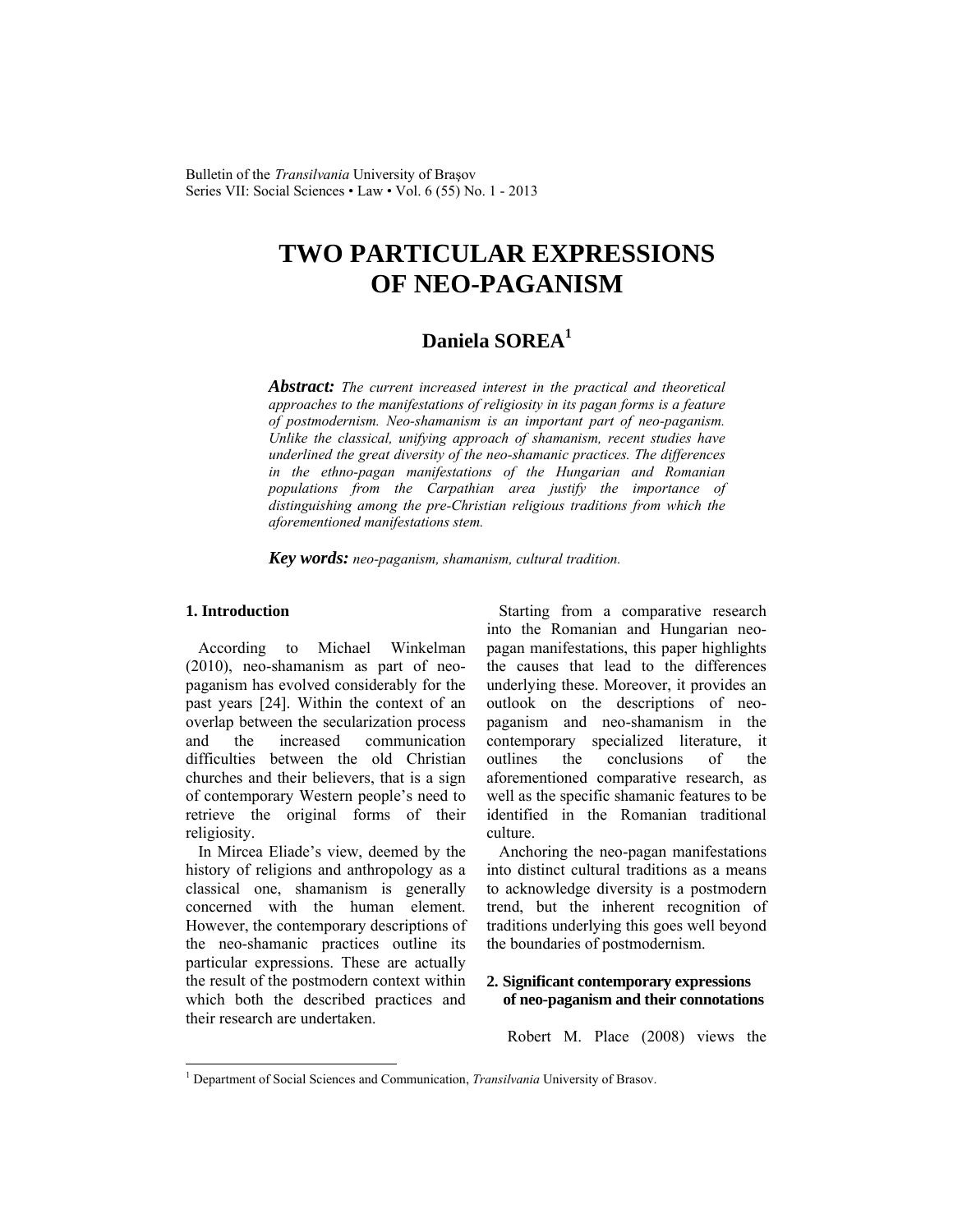shamanic experience as the oldest form of religious manifestation and underlines that neo-shamanism, which is the product of the courses and workshops on shamanism conducted by anthropologists in the USA during the '80s, is different from traditional shamanism in terms of the goal underlying the shamanic journeying. Neoshamanism has rather developed as psychotherapy and not as a means to train healing shamans. [19].

Neil S. Price (2004) shows reservations as to the legitimacy of the neo-pagan anchoring into ancient religions and claims that the possibility of an operational recreation of ancient shamanic rituals can only be a matter of faith for contemporary archaeologists [20]. Displaying a more confident attitude, Robert J. Wallis (2004) appreciates that the neo-shamans could be useful partners in a constructive dialogue on tradition and archaeological research.

Helen A. Berger (2010) underlines the role played by the Internet and by the abundant literature in the field in increasing the number of solitary practitioners of neo-paganism. The latter could actually be the adequate religion for postmodernism [2]. Andrei A. Znamenski (2007) in his turn emphasizes the compatibility of neo-paganism termed as neo-shamanism with postmodernism. The neo-shamans acknowledge the existence of a reality that is different from the ordinary one, and that is commonly accessible and inhabited by spirits. Their spirituality centers on the link with Mother Earth and, hence, their movement also assumes an ecological orientation. Westerners rediscover the benefits of renewing their ties with the nature, of organic food, of living a healthy lifestyle. As a result, they redirect their attention towards the philosophy of nature, celebrate Earth Day and do ecological politics. However, academia and contemporary practitioners of shamanism no longer believe in the universal character of the shamanic practices and, hence, compared to the classical period, no longer view it as proper to discuss about a generic shamanism [26]. Jenny Blain (2002) showed, a few years before, an increase in the number of persons involved in search of their spiritual ties with the Earth and with its inhabiting creatures, and considered that such a quest is characteristic of postmodernism. As a result of searching for origins and for authenticity, it is all too natural for a wide array of shamanic practices to develop [4].

 According to Winkelman (2010), the similarities in the shamanic practices and experiences of various cultures show the existence of some neurognostic structures as a biological basis for our knowledge capacity. The shamanic practices with all their symbolic and ritual meanings are human means of manipulating the psychobiological processes in order to obtain health and wellbeing. The ontological and functional basis of shamanism and of its practices is the access, by various means, to the integrative mode of consciousness. In the shamanic tradition, the latter's potential is used through dance, music, medicinal plants, as well as through the management of the human reaction to stress. The shamanic practices are essentially symbolic ones. Ralph Metzner (1998) underlined the important role played in the shamanic tradition by the thorough knowledge of plants' effects on human body and mind. The majority of Westerners who, in various ways, have experienced the effect of the psychedelic plants point out as major effects of using the manifestation of extensive consciousness that trespasses the Western materialistic view on the boundaries of the real world [16]. Jim DeKorne (1994) believed that the shamanic view on the world is the best map of consciousness that mankind may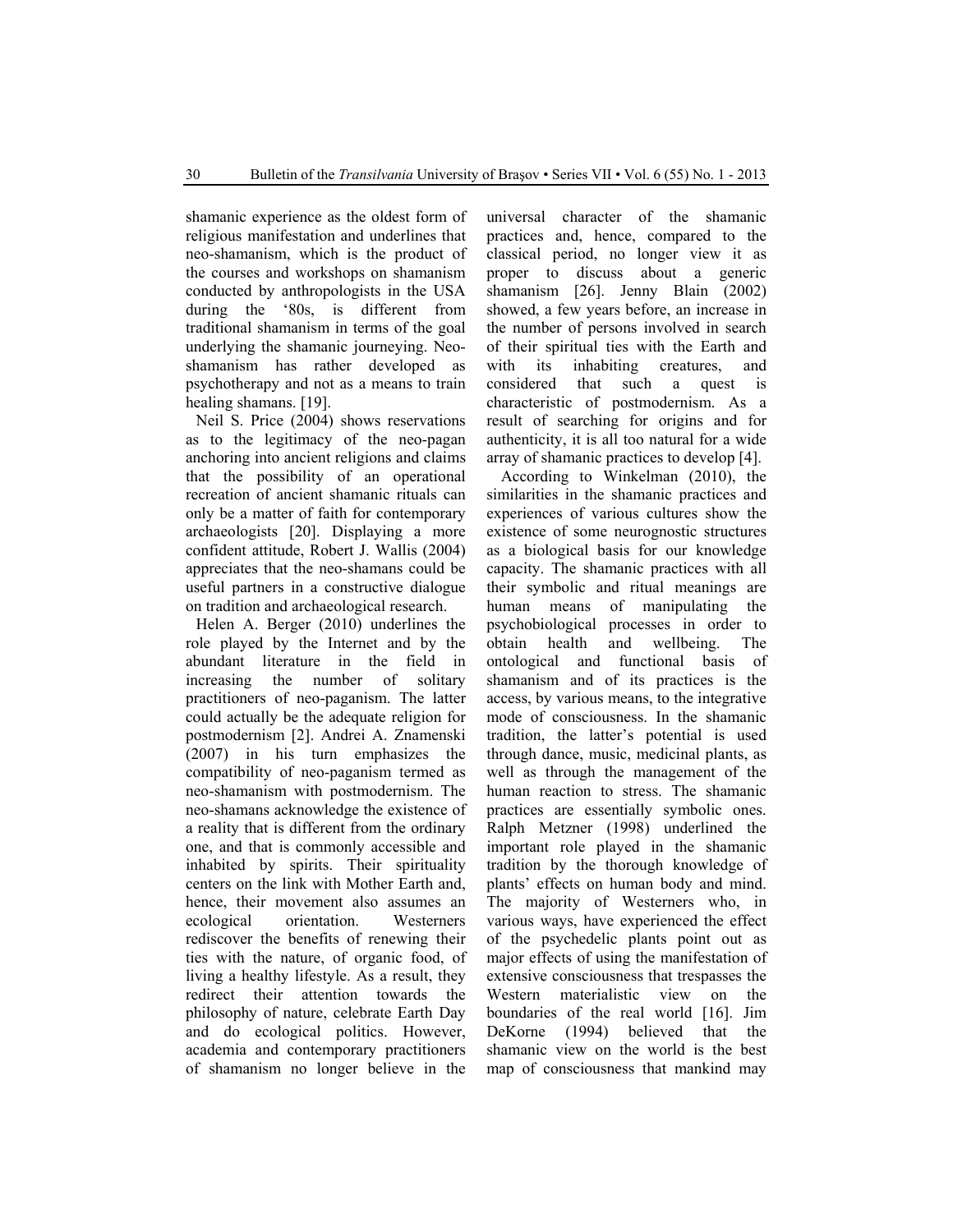have available. To a shaman the world has a center through which, vertically, other worlds may become accessible [10].

 Robert A. Saunders (2013) agrees with opinion that the absence of a sacred text and of a religious authority, the individual freedom in choosing and interpreting of the experiences, the emergence of new views on the divine, the review of the magic and the assigning a sacred dimension to the Earth are neo-paganism features. In order to better analyze neo-paganism, Saunders suggests adding to the three-fold model belonging to M. York (2003) - behavior, religion, theology [25] - a new dimension, namely the one of politics. Neo-paganism is tightly linked to ethnic identity, according to Saunders [22].

According to Winkelman (2010), the cross-cultural features of shamanism, as they are presented by Eliade, make the shaman the primordial expert in managing the problems related to consciousness, emotions, social relations, health, interaction with nature and supernatural. The main trait of shamanism, according to Eliade, is the ritual use of an altered mode of consciousness. Without being shamans, many healers resort to this mode in their healing processes and, hence, can be considered shamanic healers. Winkelman underlines the absence of shamanism in the Mediterranean area, as well as in sedentary communities. Consequently, the author considers that agriculture played an important role in the transformation of shamans into shamanic healers. Moreover, agriculture is associated with priesthood and the priests are usually to be found in societies where there are also shamanic healers. In the case of the first Indo-Europeans, reminiscences of shamanic practices can be identified, but, as Winkelman points out,"Even at the proto-I-E stage; the societal and religious structures already replaced shamanism. The agricultural subsistence and political complexity of early I-E society indicate that the original shamanic practices would have already been replaced by priests and other shamanistic healers, as reflected in the classic tripartite division of proto-I-E society." [24, p.69].

## **3. Two ethnic expressions of neopaganism**

Neo-paganism is part of the modern renaissance of magic and, probably, the religious minority with the fastest spread, as Rozália Klára Bakó and László-Attila Hubbes (2011) underline. The denotation of *neo-paganism* covers a wide array of religious manifestations that are nature oriented and based on the revitalization of the ancient classical pre-Christian movements movements from within and outside Europe. The expressions of neopaganism include a significant ethnic component. That takes the shape of high ethnocentrism, ethnic supremacy or territorial supremacy arguments and is to be found in areas that are traditionally known for the nationalist stance. Schnirelman signals its presence in the former Soviet areas [apud. Bakó and Hubbes, 1], but the association between neo-paganism and ethnic nationalism can be viewed as a feature of the whole Europe. The term used by the authors of the study to describe this relation is that of *Ethnopaganism*. In addition, based on the successive surveys conducted by Helen Berger, Bakó and Hubbes indicate a spectacular increase in the number of pagan practices at international level. As Berger outlines, solitary training and practice based on the information acquired from books or via the Internet seem to be the future of religion [2]. Bakó and Hubbes, in their turn, highlight that neopaganism, as an attempt of the individuals to define their identity in postmodern times, takes distance from the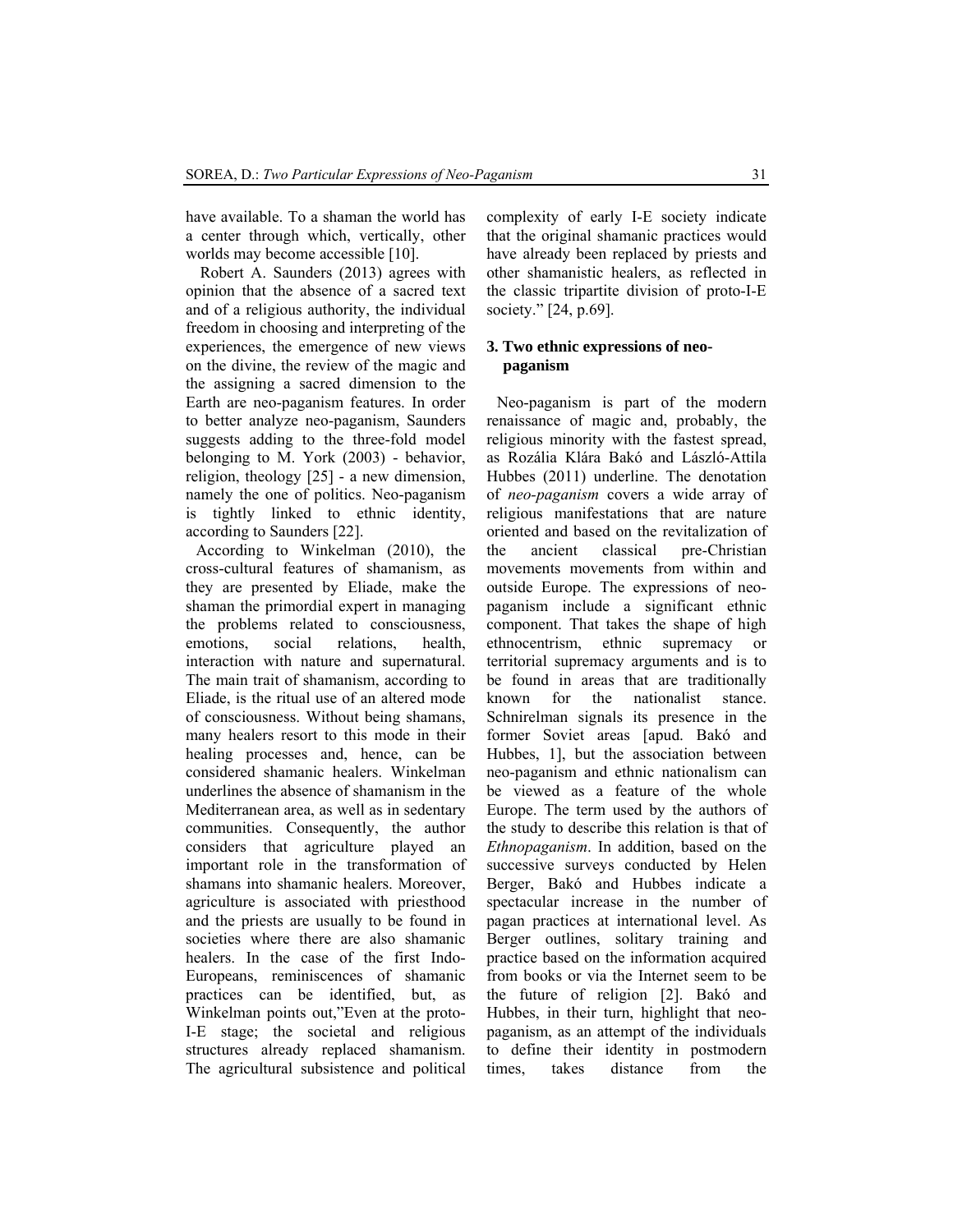secularization tendencies or from the traditionally accepted religious forms. Protochronism as an alternative of ethnocentrism, a trend that upholds the right of the first settlers over inhabited areas, their role in maintaining their rights in such regions and the heroic dimension of this, takes various forms in Eastern Europe, point out the aforementioned authors. Romanian and Hungarian forms of protochronism are mutually exclusive in the Carpathian area. In this respect, the ethno-paganism underlying these expressions upholds the wisdom and moral purity of each population's pre-Christian ancestors.

Based on a comparative research focused on the web pages upholding Romanian and Hungarian ethno-paganism and protocronism, Bakó and Hubbes conclude that "generally members and contributors of these pages do not tend to identify themselves as some practicing Neopagans or following any certain cultic rituals. Still the overall image mirrored by these sites, blogs, and forums is a strong commitment to revitalize the ancient Dacian-Zalmoxian spirituality and religion." [1, p.140], and "In contrast to Romanian counterparts, these groups are rather religious and practicing indeed shamanic rituals, gathering on Neopagan festivals. At the same time most of them are typically Ethno-pagans, with a strong focus on reconstructing the ancient religious traditions brought from the Asian steppe." [1, p.141]. The authors compare two organizations: *Gebeleizis Association*, a Romanian Zalmoxian group, and the *Tengri Babba Community*, a Hungarian Shamanist group, and reach the conclusion that "Ethos and social legitimation shows a bureaucratic approach on the Romanian organization side, and a traditionalist, charismatic legitimation approach on the Hungarian organization side. […] the Tengri community is more concerned with persuasion through examples (a whole series of activities presented, and the guru's CV displayed), while the Zalmoxian group is more concerned with confronting religious and political status quo and deductive arguments rooted in their foundation documents." [1, p.146]. In terms of the way the Romanian and Hungarian ethno-pagan organizations' members define themselves, the authors point out "After surfing many websites on both sides we can conclude that for Romanian groups generally the Thracian idea is more important than a not-so-clear structure of religious cult, they are rather centered on what they call Zalmoxian spirituality. In contrast, Hungarian Shamanist groups, where there is real shamanism involved, do clearly declare themselves as religious, and ethno-political activism is secondary." [1, p.147]. The shamanic features identified by ethnologists in the Romanian traditional culture are influenced by the latter's orientation towards agriculture and by the sedentary nature of the communities where they developed. Their description and their historical roots are outlined below.

## **4. Shamanistic connotations in Zalmoxis' worship**

According to Herodotus, the Getians believed themselves immortal, by virtue of the fact that "he who perishes goes to Zalmoxis - their divinity (daimon) whom some deem to be the same as Gebeleizis" (IV, 94). Herodotus' Greek informants reckoned Zalmoxis a liberated Pythagoras' slave, educated by the latter and preacher of his teachings among the Getians. The core of his teaching was the idea of a happy post-existence. The teaching was destined to the elite, was transmitted during ritual banquets held in the *andreon* and was proved by Zalmoxis' disappearance, followed by his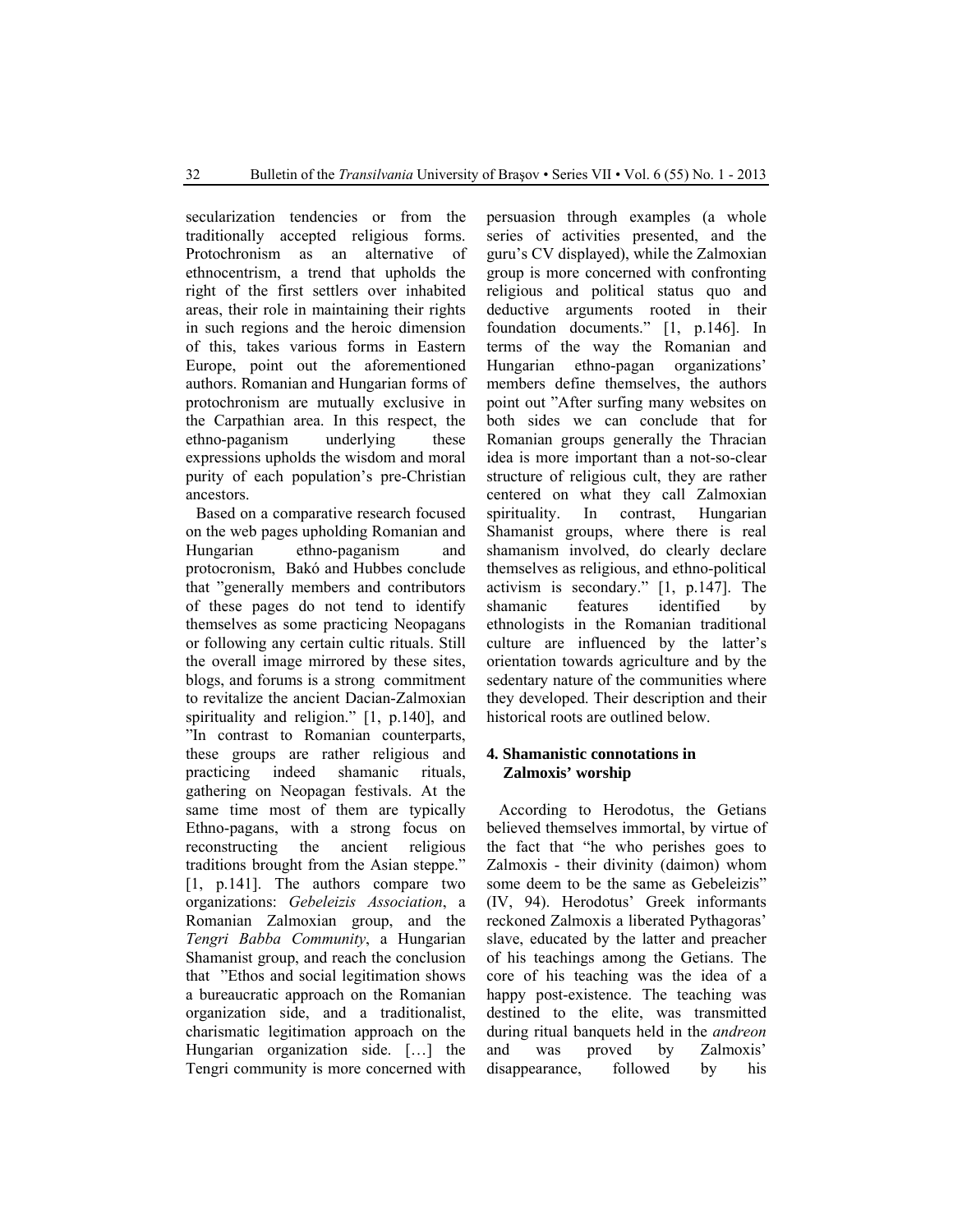reappearance, during the fourth year, from the underground dwelling built for this purpose.

The autonomy of the soul was a fascinating idea to the Greeks. Strabo associates Zalmoxis to Orpheus and Musaios, renowned characters for their "mantic and thaumaturgical prestige and for their ecstatic experiences" [12, p.43]. Orpheus' descent into the underworld in search for Euridice's soul, the power exerted by this one, through music, on the animals, and his singing head floating towards Lesbos are shamanistic dimensions. According to Erwin Rohde [21], *enthousiasmos* and the belief in immortality are Thracian imports in Dionysos' Greek cult. For E.R. Dodds [11], Orpheus, "Thracian figure similar to Zalmoxis", is a mythical shaman or shamans' prototype. Zalmoxis may be likewise associated, through Pythagoras, to the legendary shamans of the Greek tradition. Shamanistic features can be conferred upon Abaris, Aristeas, Hermotimus of Clazomenae, Epimenides of Crete, Orpheus and Pythagoras. However, Zalmoxis is, by the characteristic features of his worship, a god of mysteries, Eliade deems. Despite the Getian god's frequent comparisons to figures traditionally classified to be shamanistic in the Greek world, Zalmoxis is not a shaman.

The classification of his teachings as Pythagorean may nevertheless have a more consistent cause than the Greeks' superficiality, for whom, everything referring to the soul, to its separation from the body and to its happy post-existence is Pythagorean. The doubtful identification made by Herodotus between Zalmoxis and Gebeleizis is not sufficient, Eliade believes, to consider the two gods one and the same. Gebeleizis is a god of storm, probably a degraded heavenly Dyaus, in line with a frequent process in the history of religions. The Herodotean passage referring to the Getians menacing their god by shooting him with an arrow is probably a positive religious act, of imitation and gestural support. The lack of reference to Gebeleizis, according to Herodotus, does not prove the disappearance of his worship. The connotations of master over storms extant in Saint Elijah's folkloric portrait, on one hand, and the celestial symbolism of the Dacian sanctuaries from Costeşti and Sarmizegetusa, on the other hand, advocates the survival of Gebeleizis' cult, at least until Dacia's Christianization, probably in a syncretism, determined by the sacerdotal class, with Zalmoxis, the god of mysteries. The shamanistic connotations in the latter's representations might accrue from this syncretism.

#### **5. Zalmoxian specialists in sacredness**

For Strabo, as shown by Eliade, there is no allusion to the mysterious character of Zalmoxis' worship. According to Strabo, Zalmoxis learnt from Pythagoras and from the Egyptians, the mysteries of heaven, and thus convinced the king of his country to associate him in the governance. Originally priest and God's messenger, Zalmoxis was later on worshipped himself as a god. Ever since, all Geto-Dacian kings had had venerable advisers, living in the cave of the holy mountain Kogainon and sometimes reckoned to be gods. The information transmitted by Strabo, suggesting additional sources, independent from the Herodotean text, are compatible with the features of the Thracian religious system, detachable from Plato's references to Zalmoxis' doctors, in *Charmides*: the god's unclear homologation with the king and high priest, the tendency to deify one's kings and, especially, the high priest's exceptional prestige and authority [12]. Around the latter and the *specialists in sacredness*, vaguely related to him, as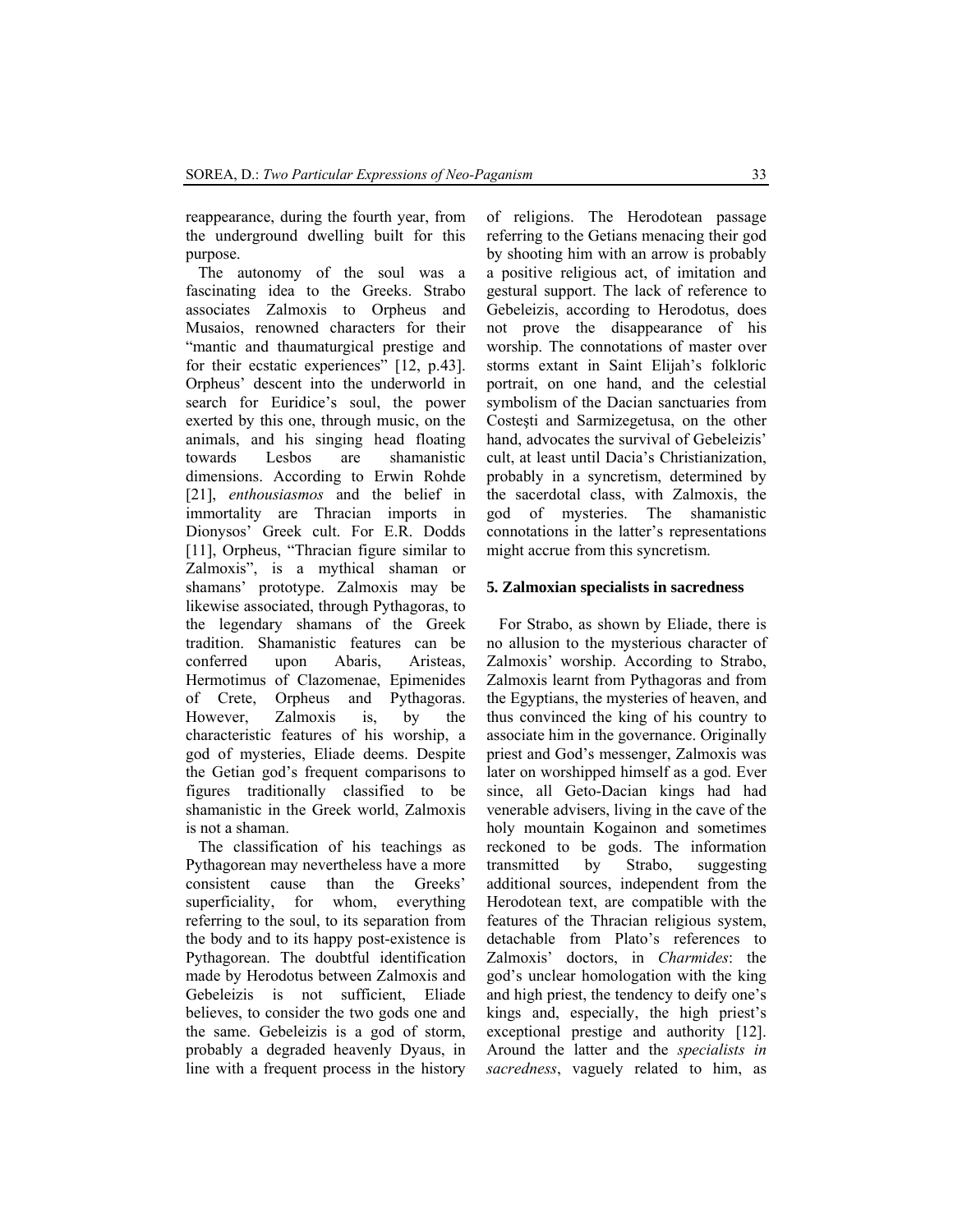shown by Eliade, the survivals of the mystery tradition from Zalmoxis' cult must be searched.

Eliade uses the syntagm *specialists in sacredness* for the contemplative, celibate and vegetarian ascetics, living, according to the notes of Strabo and Flavius Josephus, on both sides of Danube. They lived in isolation, avoiding the women's presence and feeding on milk, cheese and honey. Since Antiquity, they had been likened to the Essenes and they may be pertinently compared to the druids [12]. For the Mysian ascetics, Strabo resorts to the terms *theosebeis* and *kapnobatai*. The former means "those who fear the god". The latter allows for multiple interpretations. Eliade operates with the translation "those who walk through smoke", relating it to the use of hemp smoke to provoke ecstatic trances.

Andrei Oişteanu [18] highlights other three possible translations: "travellers amid clouds", in relation to the priests' meteorological attributes, to their astronomical preoccupations or to the localization of their sanctuaries and caves in the mountains; "feeders on smoke", in relation to the practice of apotropaic rites or ecstasy-provoking fumigations; "smoke diviners" in relation to the priests' mantic preoccupations. These translations support the hypothesis of the perpetuation as Zalmoxian of some shamanistic practices previous to Zalmoxis' worship.

The most spectacular is the translation of the term *kapnobatai* by "travellers amid clouds". Oisteanu defends this translation. The absence of direct reference to travels amid clouds in the ancients' texts about Thracian ascetics does not imply the absence of these practices. The travels through the air, frequent in the ancient thaumaturges' biographies, performed in the flesh or in spirit, are shamanistic, as anthropologists consider. The existence of such practices and beliefs for the

Danubean Thracians is basically possible, Oisteanu believes.

All meanings of the term *kapnobatai* send to shamanism. The shamanistic dimension slips thereby in the proximity of mystery Zalmoxis, weaving into the representations of his worship among contemporaries. Older than Zalmoxis, this dimension becomes characteristic feature of his teachings and outlives them. Nevertheless, if the abilities of these specialists in sacredness may be reckoned shamanistic, their possessors are not, technically, rigorously, shamans.

## **6. Generic shamanism and shamanic properties: shamans, iatromantes, possessed and wizards**

In the work *Experienţe ale extazului* (*Experiences of Ecstasy*), Ioan Petru Culianu concludes: "we dare say that the nickname of *shamans* is not suitable to Greek iatromantes, as they do not fall absolutely at all into the phenomenology of shamanistic possession: they do not master the spirits they were possessed of. However, on the other hand, they are capable of the same performance as genuine shamans. At last, iatromantes did not enter Greek culture at a certain time: they rose with it, occupying a prominent place in this very culture and being one of its most shocking, though less individualized characteristics." [9, p.46].

Another work by Ioan Petru Culianu, entitled *Călătorii în lumea de dincolo* (*Out of this World: Otherworldly Journeys*), is elaborated on the assumption of cultural rise through cognitive transmission. The latter is defined as "active rethinking of tradition, based on a simple set of rules" [7, p.43], the individual's participation in tradition, explaining the persistence of certain beliefs and practices. The individual thinks within a tradition and is molded by this one. When the undertaken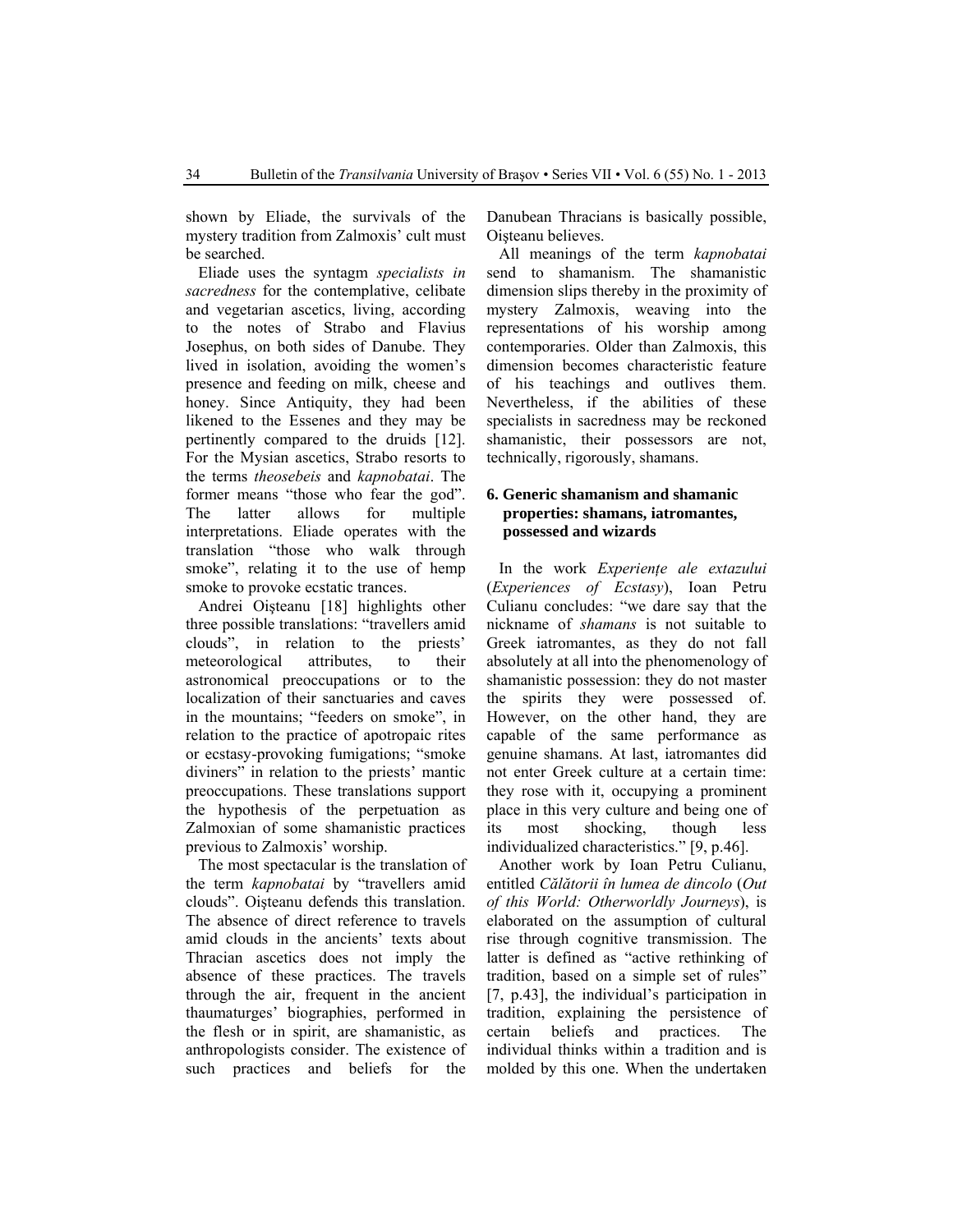rules target the existence of another world located in heaven and of the immortal soul distinct from the dying body, "we may ascertain that the rules depend to such an extent on shamanism they probably accrue from it." [7, p.41-42].

"The fact designated as *shamanism* is an archaic religious phenomenon (seems to have been attested since Paleolithic) and universally spread", Eliade noted [13, p.17]. Eliade also highlighted the widespread belief across Asia, in the wane of shamanism: "Formerly, the *early shamans* really fled amid clouds on their *horses* (namely on their shaman drums), they could take any desired shape and performed miracles that their descendants of today are unable to repeat" [13, p.21].

Shamans by skills and possessed by their way of accessing ecstatic states, the iatromantes force, analogously to the Zalmoxian specialists in sacredness, the broadening of the shamanism definition. Their initiation does not involve the seizure of the spirits possessing them, but confers healing powers and control over the weather upon them. Separating the initiation technique from the set of rules that Culianu indicates as foundation of the shamanistic-type beliefs, shamanism may be admitted alike as source of its standard North-Asiatic manifestation and of its Mediterranean manifestation. The same minimal rules, related to the existence of a netherworld and the separation of the immortal soul from the body, the core of generic shamanism, yielded specific developments, opening up various paths to access the netherworld.

This hypothesis is also supported by the conclusions of the work *Nocturnal History. An Interpretation of Sabbath* (1996) by Carlo Ginzburg. Deeming sorcery more than mere invention of a persecuting society, Ginzburg assigns it a shamanistic origin [14]. What inquisitors deemed to be devilish knowledge was the prolongation of a long Scythian-origin shamanistic tradition, wherein ecstasy was obtained and maintained with specific plants. Of course, Ginzburg's diffusionist conclusion superficially amends the admittance of distinct forms, Northern and Mediterranean, of shamanism. But Scythian shamanism, brought (or rebrought, considering the topic-related bibliographical resources) on stage by Ginzberg is technically different from each of these forms. These differences, alongside partial similarities, sustain the common support, the shamanic minimal rules thereto.

## **7. Solomonaries, magicians with meteorological attributes within Romanian mythology**

Zalmoxis' worship, the Getian god, has been destined, ever since the beginning, for instructed people. This status diminished its chances of survival as it prevented its descent into the rural environment and in folklore. Furthermore, Zalmoxis' religion, by its eschatological dimension, by the enhancement of the initiations, of the asceticism and of the mystery-type erudition could be easily taken over by Christianity. However, the tradition of the solitary and chaste ascetics, revered as saints and heavenly-mystery connoisseurs, survived in the Romanian cultural field. *Hermits and solomonaries* are the followers of this tradition. The former, honoured for their monastic life, are placed, in popular beliefs, around the voivodes, as their secret advisers. Daniil Sihastru's legend condenses these beliefs.

Solomonaries are the magicians with meteorological attributes of the Romanians' mythology. In their representation, the features of the Thracian specialists in sacredness intertwine with Saint Elijah's legendary biography, the one who thunders and flashes, on his birthday,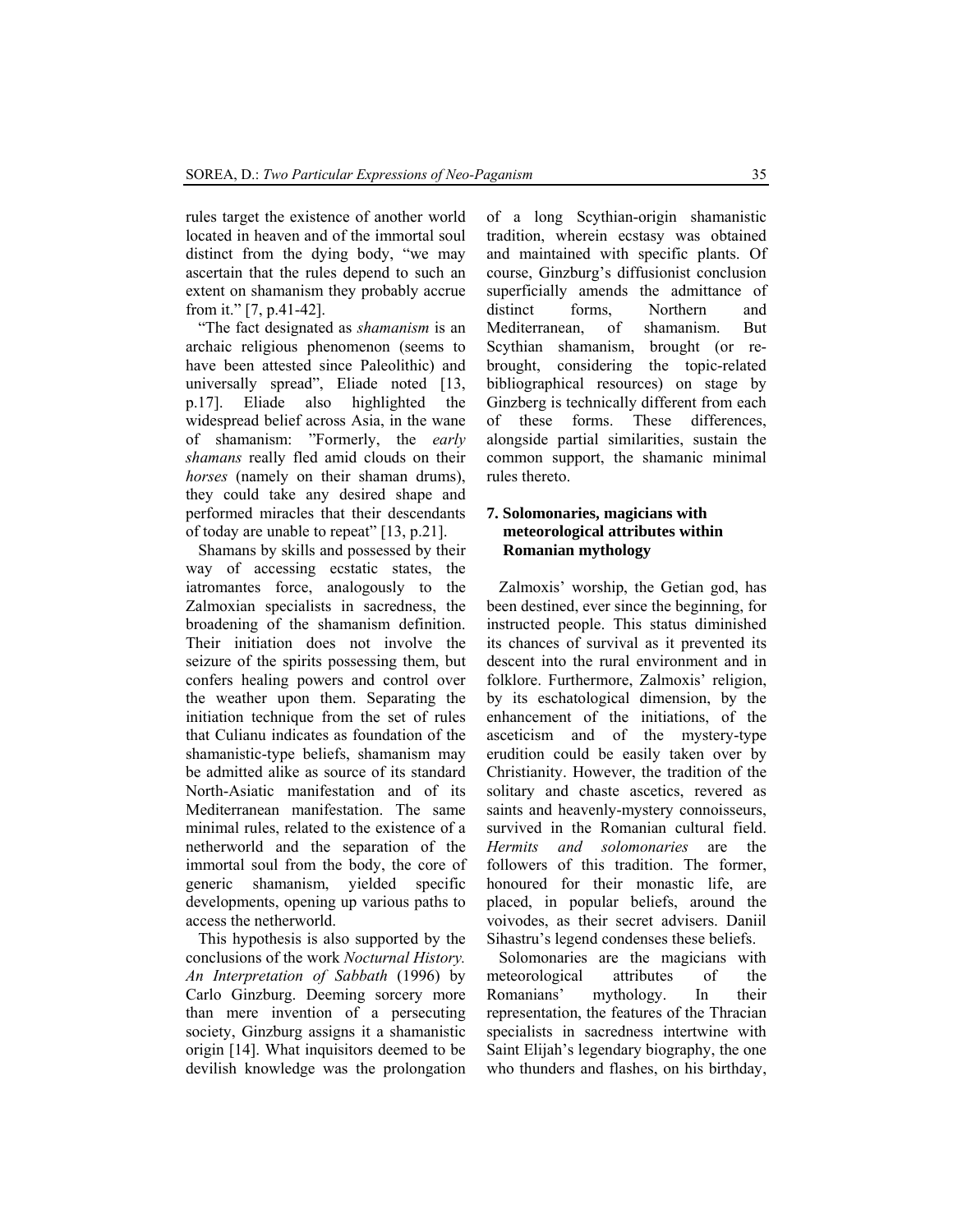and with the tradition of considering King Solomon as patron of sorcerers across Europe and Middle East.

Solomonaries live, as tradition says, outside communities, near lakes, mountains, in forests or in the fields, they look wild, put on humble clothes, beg, in order to test the villagers' generosity, eggs, milk, honey or oil and they keep away from women, who would drain powers from them. Their portrait does not essentially differ from the one of the ancient specialists in sacredness. Mihai Coman [6] interprets the humble travesty, begging, reward and connection with storms as proofs for the Solomonaries' uranian ascendance. The derivational scheme proposed by M. Coman, god of storm - solomonary, is complemented by Oişteanu [18]. The variant god of storm storm god's priest - solomonary fits more closely in the traditional vision on solomonaries. According to Mircea Eliade, Gebeleizis changed from primordial god of the heaven into storm and fertility god, bringer of useful rains and charmer of elements and spirits. *His* priests shot the demons of the storm-clouds with arrows or bound them and rode them in the sky. In outlining the solomonary's status, his relation to the storm-dragon is therefore essential, as appreciated by Oişteanu.

The well-sinker, handler of the hazel rod detecting water sources, is not unknown to the inhabitants of the Romanian villages. Radiesthesy endeavours to bring in the perimeter of positivist knowledge the special sensitivity of the loop to radiations, and this detection procedure is relatively widespread in the European cultural space. However, the well-sinker's skills are deemed magical. On his moroseness, on the rigour of his moral judgements and on the variegated fasts he undertakes, there is drafted the solomonary's mythic portrait.

According to the information reported by Lazăr Şăineanu [apud. Kernbach, 15], solomonaries spend seven years in a devilrun underground school. Therein they learn all beings' languages, nature's mysteries, magic and spells. Schoolchildren read magic books, seated on a speedily rotating grinder, at rushlight. Ten apprentices attend this school simultaneously. After the seven years, one of them is chosen and meant to become solomonary. He can master the dragons of storms, controlling rains and hailstorms.

The solomonary goes to the edge of the lake, opens up his bag and takes out his magic book and reins. Then he beats the water with his hooked rod, calling the dragon that he charms, reading to it. Tamed, it is obedient to the solomonary, who saddles and straddles it, carrying it over villages, fields and forests. Where the solomonary decides, the dragon empties the water sucked from the lake, provoking heavy rains and hail. And likewise, where the solomonary decides, the uncalled dragons are chased away and obliged to shed thereby their rains over uninhabited places.

Solomonaries are therefore subject to special consideration in Romanian villages. Known, recognized or only suspected after the rod hidden beneath their shabby clothes, they are enveloped in awe and properly treated. Nobody dares to mistreat a solomonary and almost any beggar might be a solomonary. The solomonary is the actor of this order. He is a wizard. His deeds are effective by virtue of a magical causality.

## **8. The cultural tradition as a support for ethnic differentiation in contemporary paganism**

The members of the Romanian ethnopagan groups are rather concerned with identifying arguments upholding that their movement is anchored into the spiritual tradition of the inhabitants of Dacia, as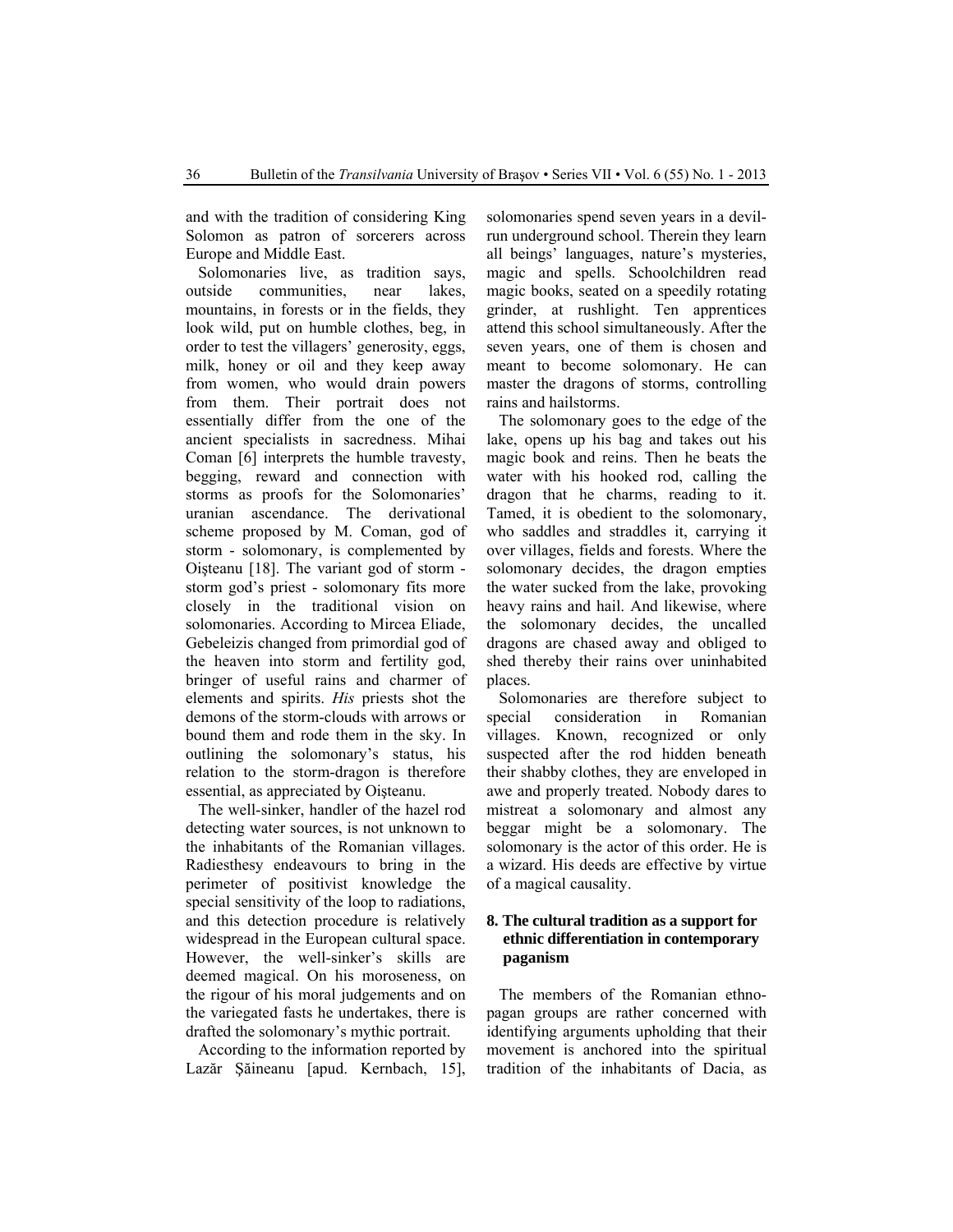well as with finding arguments that this tradition outlasted, and, by contrast the Hungarian ethno-pagans view themselves or aspire to become shamans and are thus focused on accessing their consciousness and acquiring extra sensorial abilities, Bakó and Hubbes conclude [1].

Geographically and geopolitically speaking, the Hungarians are more receptive to the trends coming from the West. If neo-paganism is the Western reaction to the challenges raised by postmodernism, secularization, as well as by the rigidity of the official discourse of the Christian churches to religiosity, then it is all too natural for the neo-pagan trend manifested in Transylvania to originate in the West – in the same vein as the numerous cultural trends that emerged from Central and Western Europe. Therefore, it comes as no surprise that, compared to their Romanian counterparts, the Hungarian neo-pagans are more oriented onto the practical dimension of the spirituality from which they claim their movement originates and which is in full agreement with the old distinction between being and doing, contemplating and building, East and West. As a result, the neo-shamanic practices are more likely to be embraced by the Hungarians, who are closer to the origins of this movement and more inclined towards the practical application of their religiosity, rather than by the Romanians.

Besides the different effects of this geographical and geopolitical positioning of the Hungarians and Romanians in relation with these cultural trends, these populations' different spiritual traditions should also be taken into account. The ethnographic research has attested the presence of shamanism in the Hungarian traditions. Within the Romanian ones, the character that most resembles the figure of the shaman is the 'solomonar'. The latter, similar to the mythical shamans of the ancient Greek tradition, possesses the ability of physically flying through the air and also uses ritual instruments for rhythmic calling. However, the solomonar is not possessed by the spirits with which he interacts and, therefore, he is not a shaman as the latter is technically and ethnographically defined. Yet, he inherits the shamanic powers of the Dacian priests serving the God of Storm.

The different manifestations of the Romanian and Hungarian neo-pagan groups are based on the distinction made between the shaman and the priest in the service of the God of Storm. This differentiation actually corresponds to the relations established with the sacred at various stages of community development, as they were highlighted by Winkelman [24]: hunters–gatherers initially, cultivators later. These, according to Carlo Ginzburg, are distinct particular developments of the original shamanism. The different traditions they generate can actually account for the different manners in which the Romanian and Hungarian ethno-pagan groups relate to esoteric knowledge.

In shamanic tradition, any community member can have a shaman's vocation. Anyone aspiring to become a shaman must listen to the calling, go through an initiation period under the guidance of an experienced shaman (live or dead) that helps him confront the spirits and learn how to master them. However, the result of the confrontation and his future shamanic career are all within the aspirant's own powers. According to priests' tradition, the aspirant's agreement to undergo the initiation is necessary, but the decision for him to become a priest ultimately belongs to the god and it is put into practice by a priest. The shamanic initiation is open to anyone, while becoming a priest is only for the few ones. All of the above actually explain both the invitations and encouragements to participate in initiation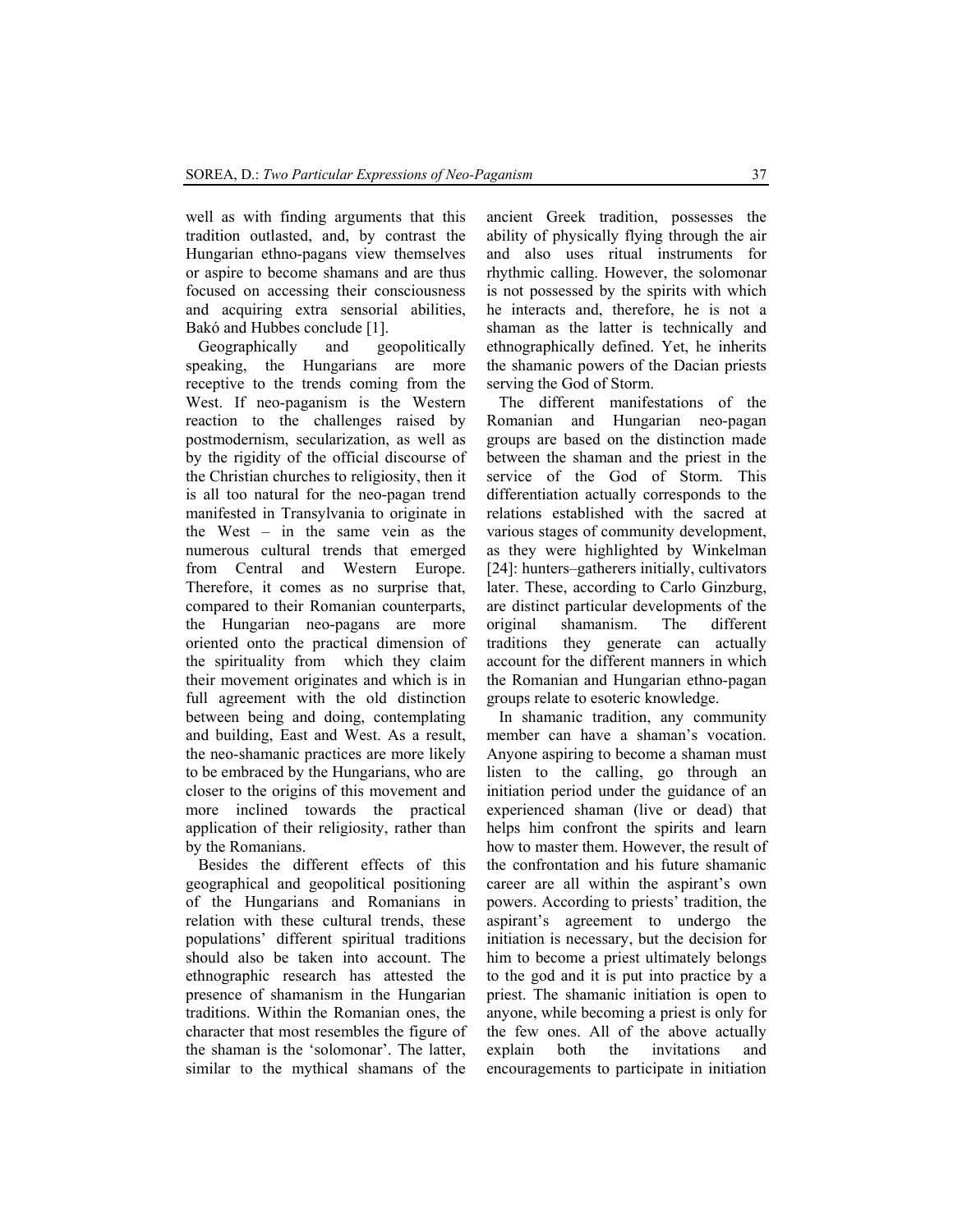courses into shamanism on the one hand, and the concern for valuing the origins of the shamanic tradition and its continuity, on the other hand. Thus, the open, democratic access to shamanism is opposed by the reluctant acceptance of the difference in status between the learned priests of the Dacians and those who strive to acquire their teachings as well as possible. These two distinct traditions, the shamanic one and the priests' pre-Christian one, heavily influence the contributions made by the Romanian and Hungarian ethno-pagan groups to the development of the contemporary neo-paganism. On the one hand there is the trend upholding the self-transformation as a result of the shamanic experience (traditionally oriented to the benefit of the others in the community). On the other hand, there is the communion focus (traditionally oriented on the role of the priest). While shamanism emphasizes the individual, the priest's tradition focuses on the group cohesion ensured by the common spiritual vein shared by the members.

The neo-pagan expressions are different: rediscovery of the shamanic tradition on the one hand, reaffirmation of the spiritual Dacian traditions, on the other hand. The first involves an adaptation to the urban environment. The course attendees come from this environment and at least a part of the training activities unfold in urban areas. The revival of the pre-Christian tradition involves a direct contact with this. In this respect, the students from Cluj, while on their anthropological field internship in the Apuseni Mountains under the guidance of Professor Achim Mihu recorded in the '90s beliefs about solomonars and their meteorological powers [17].

The differences (marked as oppositions) outlined above prove Lucian Blaga's theory on the stylistic matrix defined as the total of the unconscious categories that determine the ethnic, local and cultural specificity [3]. One of these categories is the space horizon, which is a matrix space of origins that leaves its print on the inhabitants of a given area. Populations characterized by different space horizons, configured in accordance with their original spatial structures, can live within the same physical space.

According to Blaga, the ethnic option for a given Christian denomination is directly linked to the features of a stylistic matrix. To exemplify this link, the philosopher pointed out the architectural styles that are characteristic for each denomination. Moreover, this link could be extended to the neo-paganism area that is tolerated and potentiated by these denominations. This is explained by the fact that the neo-pagan manifestations occur within a Christian environment and are, at least partially, the result of an opposition to the official position adopted by the dominant denominations. Hence, the ethnic differentiations of these manifestations can be traced back to the denominations their supporters are part of (or, were part of, to be more precise). A denomination that is open to change (that is, Protestantism and, from an Orthodox view, Catholicism as well) is more prone to feeding adepts to the neo-pagan group which, as already underlined, are individual oriented. Conservative denominations favour community orientation. The meaning of *community* is used in this article as it is explained by F. Tönnies.

## **9. Conclusions**

Neo-paganism has evolved considerably lately. This phenomenon is considered as a result of simultaneous opposition to secularization process and Christian teachings that dominated the Western culture. The development of this form of spirituality alongside with the great variety of local and/ethnic forms that it encourages are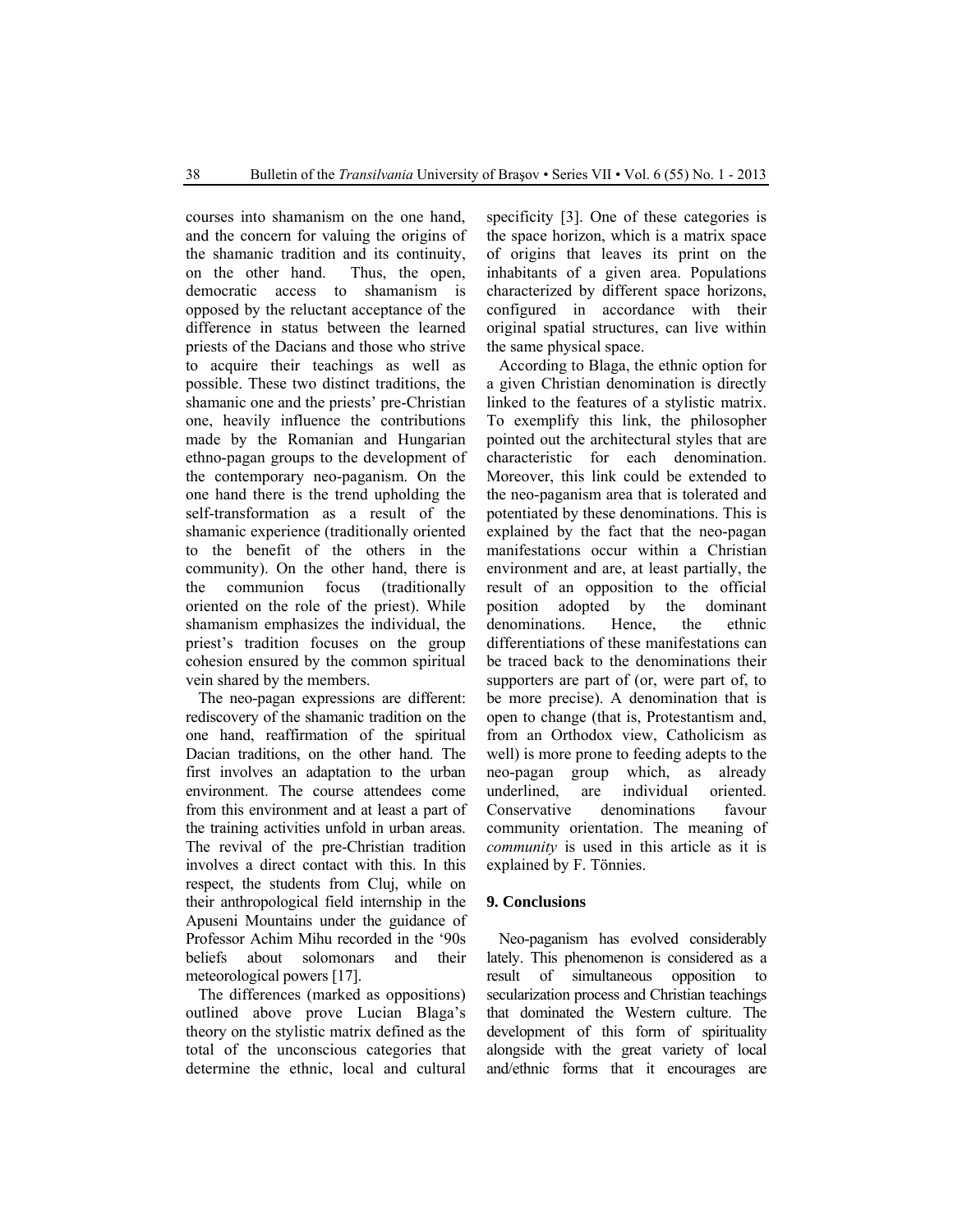considered expressions of the postmodern religiosity. One of the main expressions of neo-paganism is neo-shamanism.

The comparison between the ethnopagan manifestations of the Hungarians and Romanians from the Carpathian area is proof of the differences between the pre-Christian religious origins of these.

The ethnographic research on the Hungarian spiritual tradition records the existence and manifestations of shamanism. The solomonars are the only magicians with meteorological abilities, do not actually fit the technical definition of the shaman and hence. Both the real shamans and the solomonars are the expression of the primary religiosity called *shamanism* by Ginzburg and are the result of the latter's adaptation to the living conditions of the hunters-gatherers and cultivators. In the case of the cultivators, the rituals characteristics of shamanism were taken over by the priests. The solomonar is the one who inherits the powers and the meteorological abilities needed to cultivate the land. For this reason, the neo-pagan expressions take different forms with the Romanian and Hungarian population. These different approaches are in line with the ethnic characteristics of the two populations and with their influence on their cultural artifacts.

Contemporaneity reveals more frequent and diverse expressions of the postmodern breakaway with the Christian religiosity. Diversity is proof of the perennial nature of religiosity that is seeking the proper forms to manifest itself.

The current study agrees with the conclusions of the research undertaken by Bakó and Hubbes (2011). As comparation between a theoretical approach and an invitation-guide to shamanic practices, these conclusions may not very clearly delineate the two expressions of neopaganisms. The web supporters of neopaganism as originating from the Dacian spiritual tradition may only be the chroniclers of neo-paganism. In this case, their relationship with the pagan practitioners may resemble the relation between the laymen talking about Christianity and the Christian priests administering the Sacred Mysteries. To the limit, the relation could also be described in terms of the difference between the esoteric and exoteric dimensions of tradition since the Dacian administrators of the sacred were known to be solitary and, nowadays, the Romanian mountains still host hermits. If tradition should be passed on from the former to the latter, the distinction between paganism and neopaganism is no longer operational.

Even though the aforementioned research may capture just echoes of Romanian neo-paganism expressions that do not diminish the importance of the comparative conclusions it draws in terms of the different cultural traditions to which the Romanians and Hungarians belong. The hidden priest, secret practitioner and royal counsellor, holds a well determined role within the Dacian tradition. The distinction between esoteric paganism/ exoteric paganism supplementary potentiates the contemporary diversity of religiosity expressions.

### **References**

- 1. Bakó, R.K., Hubbes, L.A.: *Religious Minorities' Web Rhetoric: Romanian and Hungarian Ethno-pagan Organizations*. In: Journal for the Study of Religions and Ideologies (2011) Vol. 10, issue 30, pp.127-158.
- 2. Berger, H.A.: *Are Solitaries The Future of Paganism?* In: Patheos, 2010. http://www.patheos.com/Resources/Ad ditional-Resources/Solitaries-The-Future-Of-Paganism.html